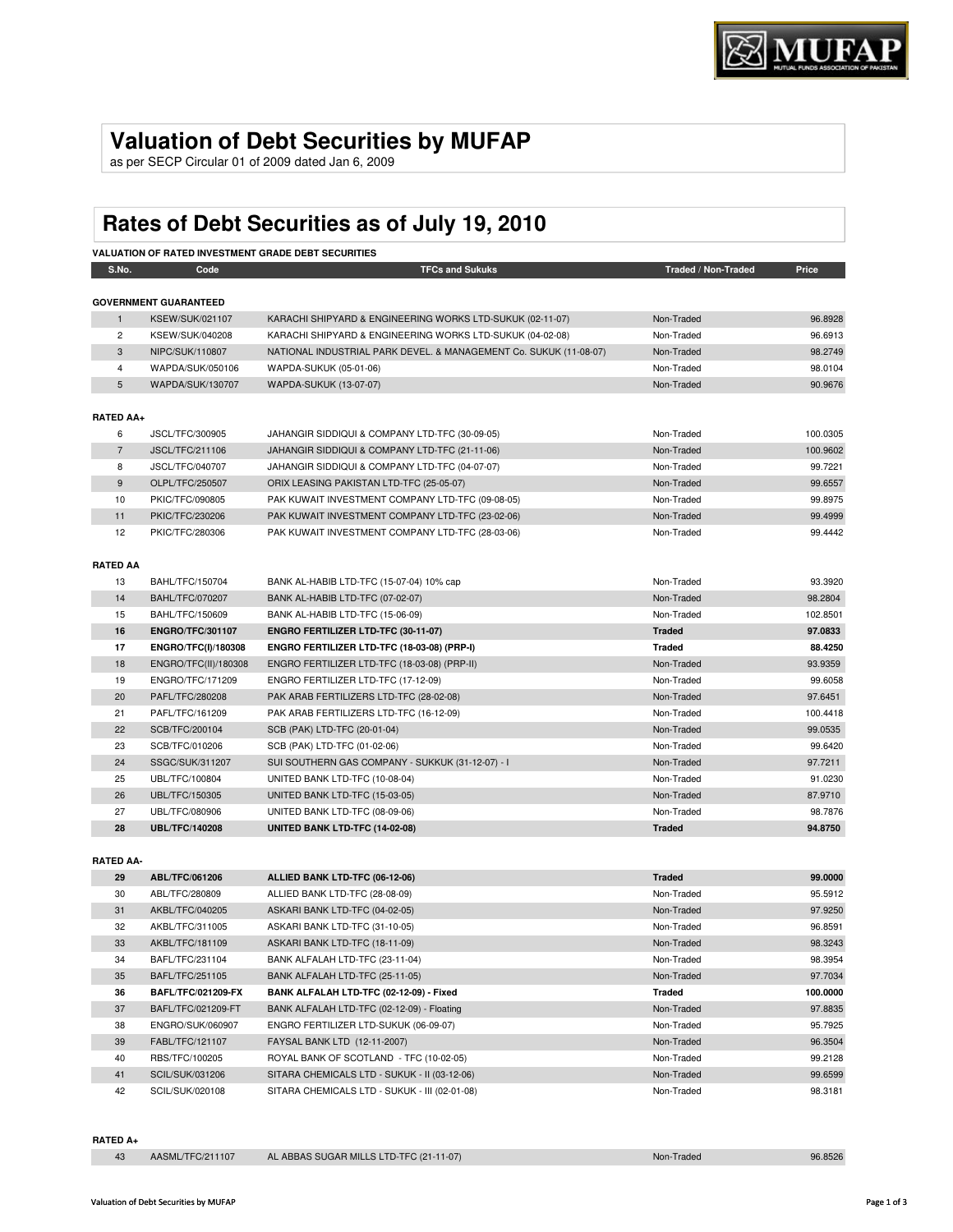

| 44 | CPBM/SUK/250907        | CENTURY PAPER & BOARD MILLS LTD- SUKUK (25-09-07)                   | Non-Traded    | 95.7985 |
|----|------------------------|---------------------------------------------------------------------|---------------|---------|
| 45 | EIBL/TFC/150307        | ESCORTS INVESTMENT BANK LTD-TFC (15-03-07)                          | Non-Traded    | 99.1631 |
| 46 | FRSCL(A)/TFC/170107    | FINANCIAL REC'BLES SEC'ZATION CO. LTD-TFC CLASS "A"                 | Non-Traded    | 97.3919 |
| 47 | FRSCL(B)/TFC/170107    | FINANCIAL REC'BLES SEC'ZATION CO. LTD-TFC CLASS "B"                 | Non-Traded    | 97.3919 |
| 48 | HBFC/SUK/080508        | HOUSE BUILDING FINANCE CORPORATION LTD - SUKUK (08-05-08)           | Non-Traded    | 95.3403 |
| 49 | IGIBL/TFC/110706       | IGI INV. BANK LTD-TFC (FIRST INT'I INV. BANK LTD. - TFC) (11-07-06) | Non-Traded    | 99.3837 |
| 50 | KASBS/TFC/270607       | KASB SECURITIES LTD- TFC (27-06-07)                                 | Non-Traded    | 97.5854 |
| 51 | <b>NIB/TFC/050308</b>  | <b>NIB BANK LTD-TFC (05-03-08)</b>                                  | <b>Traded</b> | 95.9500 |
| 52 | PACE/TFC/150208        | PACE (PAKISTAN) LTD-TFC (15-02-08)                                  | Non-Traded    | 97.3764 |
| 53 | PMCL/TFC/310506        | PAKISTAN MOBILE COMMUNICATION LTD-TFC (31-05-06)                    | Non-Traded    | 98.6457 |
| 54 | PMCL/TFC/011007        | PAKISTAN MOBILE COMMUNICATION LTD-TFC (01-10-07)                    | Non-Traded    | 98.6850 |
| 55 | <b>PMCL/TFC/281008</b> | PAKISTAN MOBILE COMMUNICATION LTD-TFC (28-10-08)                    | <b>Traded</b> | 86.5000 |
| 56 | PEL/SUK/280907         | PEL-SUKUK (28-09-07)                                                | Non-Traded    | 97.8684 |
| 57 | PEL/SUK/300608         | PEL-SUKUK (30-06-08)                                                | Non-Traded    | 92.2373 |
| 58 | <b>SNBL/TFC/050505</b> | SONERI BANK LTD-TFC (05-05-05)                                      | Traded        | 99.0000 |
|    |                        |                                                                     |               |         |

## **RATED A**

| 59 | AZLC/TFC/050907    | ALZAMIN LEASING CORPORATION LTD-TFC (05-09-07) | Non-Traded | 99.7625 |
|----|--------------------|------------------------------------------------|------------|---------|
| 60 | AZLM/TFC/120508    | AL-ZAMIN LEASING MODARABA LTD-TFC (12-05-08)   | Non-Traded | 96.9223 |
| 61 | AML/SUK/210108     | AMTEX LTD.-SUKUK (21-01-08)                    | Non-Traded | 94.5694 |
| 62 | EBL/SUK/080908     | EDEN BUILDERS LTD.- SUKUK (08-09-08)           | Non-Traded | 95.7219 |
| 63 | JDWS/SUK/190608    | JDW SUGAR MILLS LTD. SUKUK (19-06-08)          | Non-Traded | 93.7327 |
| 64 | JDWS/TFC/230608    | JDW SUGAR MILLS LTD. TFC (23-06-08)            | Non-Traded | 93.6980 |
| 65 | OPTI/TFC/101007    | OPTIMUS LTD - TFC (10-10-07)                   | Non-Traded | 96.2039 |
| 66 | OLPL/SUK/300607    | ORIX LEASING PAKISTAN LTD-SUKUK (30-06-07)     | Non-Traded | 95.9188 |
| 67 | OLPL/TFC/150108    | ORIX LEASING PAKISTAN LTD-TFC (15-01-08)       | Non-Traded | 95.8329 |
| 68 | TRAKKER/TFC/150907 | TRAKKER (15-09-07) - PPTFC                     | Non-Traded | 99.1887 |
| 69 | WTL/TFC/281106     | WORLDCALL TELECOM LTD.TFC (28-11-06)           | Non-Traded | 98.2875 |
| 70 | WTL/TFC/071008     | WORLDCALL TELECOM LTD-TFC (07-10-08)           | Non-Traded | 95.0763 |

## **RATED A-**

| 71 | AVH/TFC/300409   | AVARI HOTELS-TFC (30-04-09)                | Non-Traded | 93.3724 |
|----|------------------|--------------------------------------------|------------|---------|
| 72 | KASHF/TFC/051107 | KASHAF FOUNDATION - TFC (05-11-07)         | Non-Traded | 99.9525 |
| 73 | SSML/SUK/270907  | SHAHMURAD SUGAR MILLS LTD-SUKUK (27-09-07) | Non-Traded | 95.4048 |

## **RATED BBB+**

|  | OTML/SUK/260908  | QUETTA TEXTILE MILLS LTD-SUKUK (26-09-08) | Non-Traded | 83.1889 |
|--|------------------|-------------------------------------------|------------|---------|
|  | SEARL/TFC/090306 | SEARLE PAKISTAN LTD-TFC (09-03-06)        | Non-Traded | 97.8304 |
|  | SMEL/TFC/160708  | SME LEASING LTD-TFC (16-07-08)            | Non-Traded | 96.8189 |

## **RATED BBB**

|    | TELE/TFC/270505  | TELECARD LTD-TFC (27-05-05)              | Non-Traded | 90.2033 |
|----|------------------|------------------------------------------|------------|---------|
| 78 | TRIBL/TFC/151105 | TRUST INVESTMENT BANK LTD-TFC (15-11-05) | Non-Traded | 98.7157 |
| 79 | TRIBL/TFC/040708 | TRUST INVESTMENT BANK LTD-TFC (04-07-08) | Non-Traded | 88,8230 |
|    |                  |                                          |            |         |

#### **RATED BBB-**

| 80             | PAFL/TFC/140108 | AGRITECH LTD-TFC (14-01-08)   | Non-Traded | 84.3039 |
|----------------|-----------------|-------------------------------|------------|---------|
| O <sub>1</sub> | PAFL/SUK/060808 | AGRITECH LTD-SUKUK (06-08-08) | Non-Traded | 81.5945 |

#### **VALUATION OF RATED NON-INVESTMENT GRADE DEBT SECURITIES**

| S.No.  | Code             | <b>TFCs and Sukuks</b>                           | Traded / Non-Traded | Price   |
|--------|------------------|--------------------------------------------------|---------------------|---------|
|        | BRRGM/TFC/070708 | BRR GUARDIAN MODARABA (07-07-08)                 | Non-Traded          | 75,0000 |
| $2**$  | FDIBL/TFC/110907 | FIRST DAWOOD INVESTMENT BANK LTD. TFC (11-09-07) | Non-Traded          | 70.9689 |
|        | GLL/TFC/040708   | GRAYS LEASING LTD. - TFC (04-07-08)              | Non-Traded          | 75,0000 |
| $4***$ | SPLC/TFC/130308  | SAUDI PAK LEASING COMPANY LTD-TFC (13-03-08)     | Non-Traded          | 72.7827 |

#### **VALUATION OF NON-RATED INVESTMENT GRADE DEBT SECURITIES**

| S.No. | Code.           | <b>TFCs and Sukuks</b>             | Traded / Non-Traded | <b>Price</b> |
|-------|-----------------|------------------------------------|---------------------|--------------|
|       | DAWH/SUK/180907 | DAWOOD HERCULES-SUKUK (18-09-07)   | Non-Traded          | 98.0619      |
|       | SEL/SUK/160707  | SITARA ENERGY LTD-SUKUK (16-07-07) | Non-Traded          | 98.3443      |

#### **VALUATION OF NON-RATED DEBT SECURITIES**

| S.No. | Code            | <b>FCs and Sukuks</b>                                                                                           | Traded / Non-Traded | <b>Price</b> |
|-------|-----------------|-----------------------------------------------------------------------------------------------------------------|---------------------|--------------|
|       |                 | L ABBAS HOLDINGS (PVT) LTD-TFC (23-08-06)                                                                       | -Traded             |              |
|       | AAHL/TFC/230806 | ΑI                                                                                                              | Non-                | 5.0000       |
|       | .               | the contract of the contract of the contract of the contract of the contract of the contract of the contract of | .                   |              |